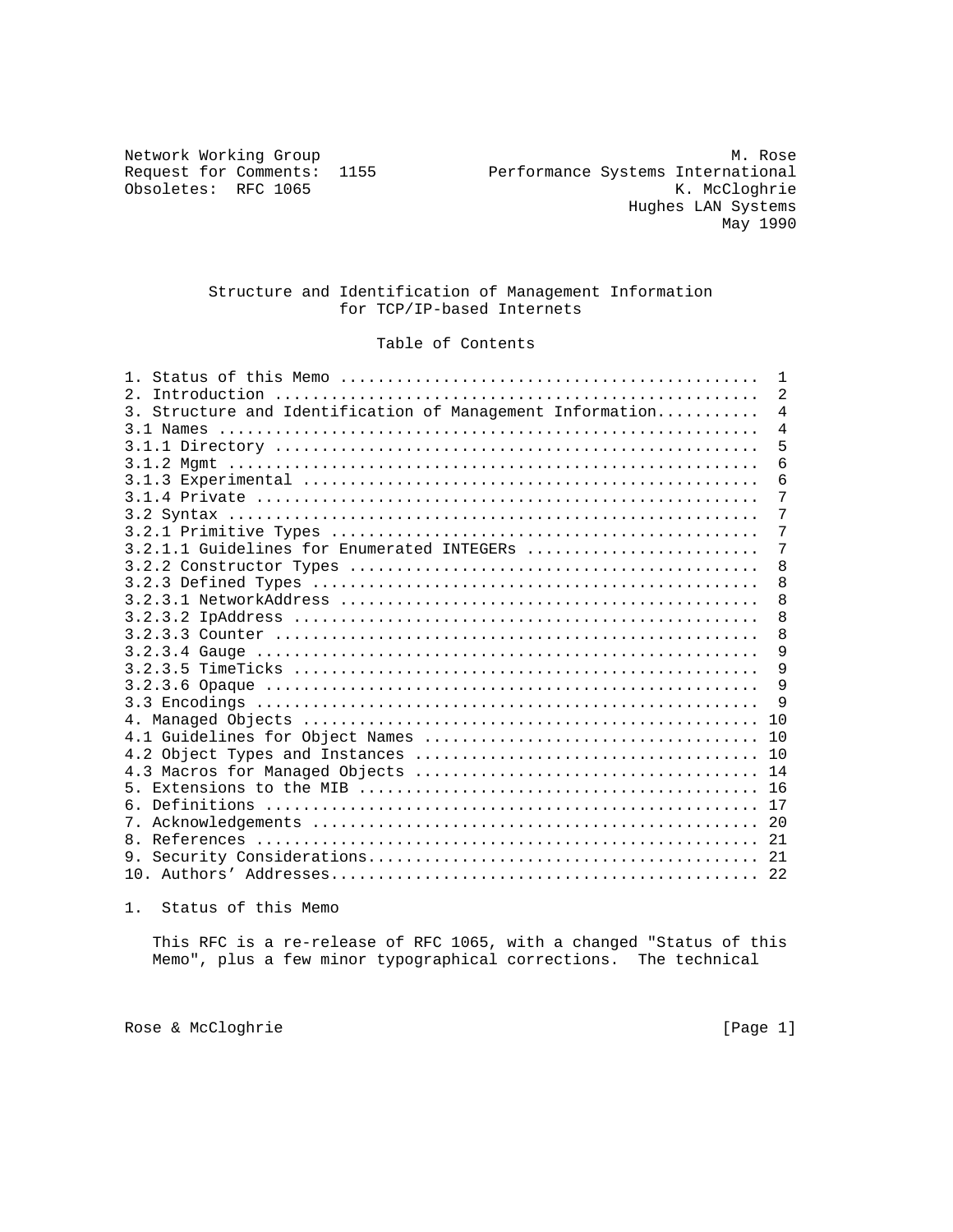content of the document is unchanged from RFC 1065.

 This memo provides the common definitions for the structure and identification of management information for TCP/IP-based internets. In particular, together with its companion memos which describe the management information base along with the network management protocol, these documents provide a simple, workable architecture and system for managing TCP/IP-based internets and in particular, the Internet.

 This memo specifies a Standard Protocol for the Internet community. Its status is "Recommended". TCP/IP implementations in the Internet which are network manageable are expected to adopt and implement this specification.

 The Internet Activities Board recommends that all IP and TCP implementations be network manageable. This implies implementation of the Internet MIB (RFC-1156) and at least one of the two recommended management protocols SNMP (RFC-1157) or CMOT (RFC-1095). It should be noted that, at this time, SNMP is a full Internet standard and CMOT is a draft standard. See also the Host and Gateway Requirements RFCs for more specific information on the applicability of this standard.

 Please refer to the latest edition of the "IAB Official Protocol Standards" RFC for current information on the state and status of standard Internet protocols.

Distribution of this memo is unlimited.

2. Introduction

 This memo describes the common structures and identification scheme for the definition of management information used in managing TCP/IP-based internets. Included are descriptions of an object information model for network management along with a set of generic types used to describe management information. Formal descriptions of the structure are given using Abstract Syntax Notation One (ASN.1) [1].

 This memo is largely concerned with organizational concerns and administrative policy: it neither specifies the objects which are managed, nor the protocols used to manage those objects. These concerns are addressed by two companion memos: one describing the Management Information Base (MIB) [2], and the other describing the Simple Network Management Protocol (SNMP) [3].

This memo is based in part on the work of the Internet Engineering

Rose & McCloghrie [Page 2]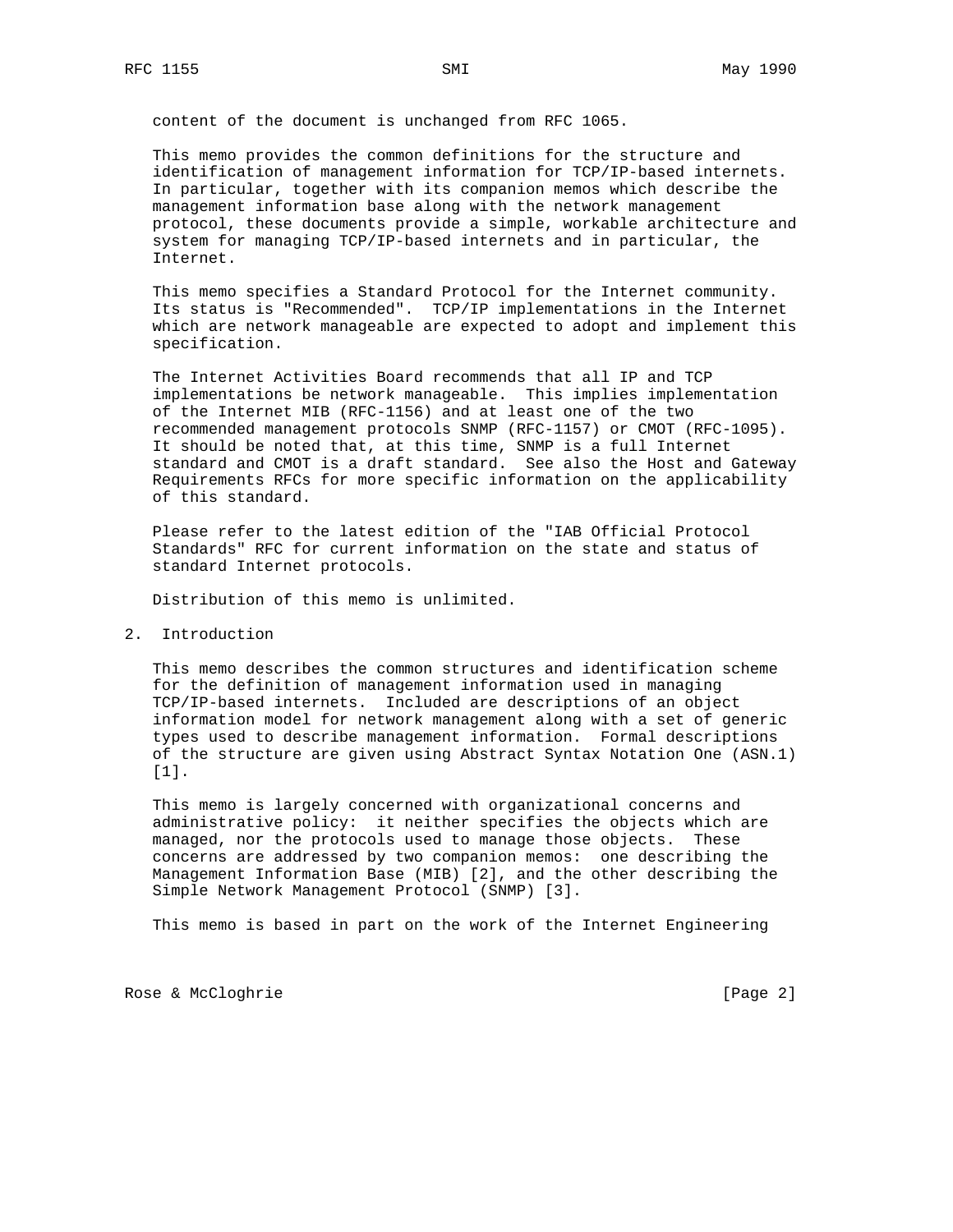Task Force, particularly the working note titled "Structure and Identification of Management Information for the Internet" [4]. This memo uses a skeletal structure derived from that note, but differs in one very significant way: that note focuses entirely on the use of OSI-style network management. As such, it is not suitable for use with SNMP.

 This memo attempts to achieve two goals: simplicity and extensibility. Both are motivated by a common concern: although the management of TCP/IP-based internets has been a topic of study for some time, the authors do not feel that the depth and breadth of such understanding is complete. More bluntly, we feel that previous experiences, while giving the community insight, are hardly conclusive. By fostering a simple SMI, the minimal number of constraints are imposed on future potential approaches; further, by fostering an extensible SMI, the maximal number of potential approaches are available for experimentation.

 It is believed that this memo and its two companions comply with the guidelines set forth in RFC 1052, "IAB Recommendations for the Development of Internet Network Management Standards" [5] and RFC 1109, "Report of the Second Ad Hoc Network Management Review Group" [6]. In particular, we feel that this memo, along with the memo describing the management information base, provide a solid basis for network management of the Internet.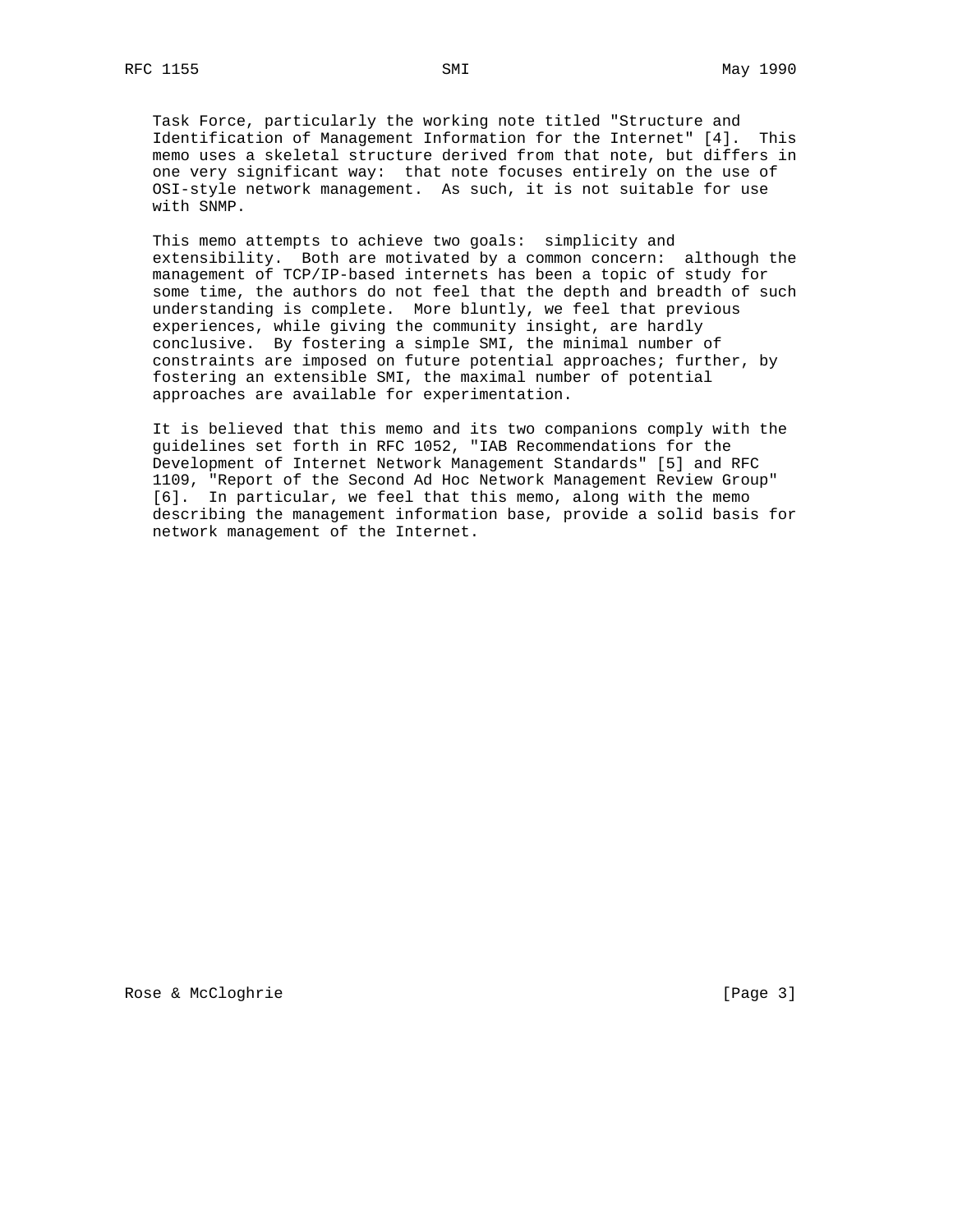3. Structure and Identification of Management Information

 Managed objects are accessed via a virtual information store, termed the Management Information Base or MIB. Objects in the MIB are defined using Abstract Syntax Notation One (ASN.1) [1].

 Each type of object (termed an object type) has a name, a syntax, and an encoding. The name is represented uniquely as an OBJECT IDENTIFIER. An OBJECT IDENTIFIER is an administratively assigned name. The administrative policies used for assigning names are discussed later in this memo.

 The syntax for an object type defines the abstract data structure corresponding to that object type. For example, the structure of a given object type might be an INTEGER or OCTET STRING. Although in general, we should permit any ASN.1 construct to be available for use in defining the syntax of an object type, this memo purposely restricts the ASN.1 constructs which may be used. These restrictions are made solely for the sake of simplicity.

 The encoding of an object type is simply how instances of that object type are represented using the object's type syntax. Implicitly tied to the notion of an object's syntax and encoding is how the object is represented when being transmitted on the network. This memo specifies the use of the basic encoding rules of ASN.1 [7].

 It is beyond the scope of this memo to define either the MIB used for network management or the network management protocol. As mentioned earlier, these tasks are left to companion memos. This memo attempts to minimize the restrictions placed upon its companions so as to maximize generality. However, in some cases, restrictions have been made (e.g., the syntax which may be used when defining object types in the MIB) in order to encourage a particular style of management. Future editions of this memo may remove these restrictions.

### 3.1. Names

 Names are used to identify managed objects. This memo specifies names which are hierarchical in nature. The OBJECT IDENTIFIER concept is used to model this notion. An OBJECT IDENTIFIER can be used for purposes other than naming managed object types; for example, each international standard has an OBJECT IDENTIFIER assigned to it for the purposes of identification. In short, OBJECT IDENTIFIERs are a means for identifying some object, regardless of the semantics associated with the object (e.g., a network object, a standards document, etc.)

An OBJECT IDENTIFIER is a sequence of integers which traverse a

Rose & McCloghrie [Page 4]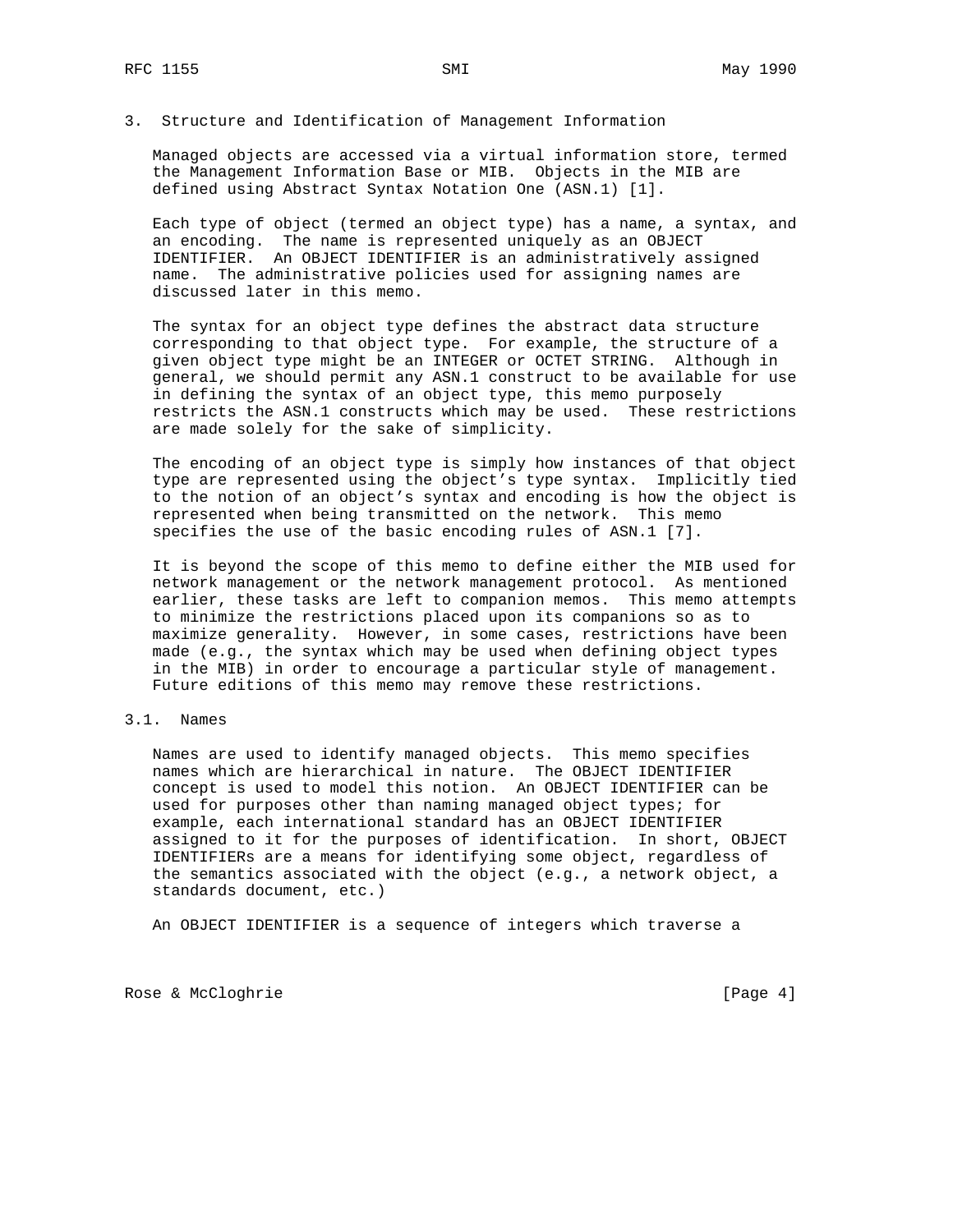global tree. The tree consists of a root connected to a number of labeled nodes via edges. Each node may, in turn, have children of its own which are labeled. In this case, we may term the node a subtree. This process may continue to an arbitrary level of depth. Central to the notion of the OBJECT IDENTIFIER is the understanding that administrative control of the meanings assigned to the nodes may be delegated as one traverses the tree. A label is a pairing of a brief textual description and an integer.

 The root node itself is unlabeled, but has at least three children directly under it: one node is administered by the International Organization for Standardization, with label iso(1); another is administrated by the International Telegraph and Telephone Consultative Committee, with label  $\text{critt}(0)$ ; and the third is jointly administered by the ISO and the CCITT, joint-iso-ccitt(2).

 Under the iso(1) node, the ISO has designated one subtree for use by other (inter)national organizations, org(3). Of the children nodes present, two have been assigned to the U.S. National Institutes of Standards and Technology. One of these subtrees has been transferred by the NIST to the U.S. Department of Defense, dod(6).

 As of this writing, the DoD has not indicated how it will manage its subtree of OBJECT IDENTIFIERs. This memo assumes that DoD will allocate a node to the Internet community, to be administered by the Internet Activities Board (IAB) as follows:

internet OBJECT IDENTIFIER  $::= \{ \text{ iso org(3) dod(6) 1 } \}$ 

 That is, the Internet subtree of OBJECT IDENTIFIERs starts with the prefix:

1.3.6.1.

 This memo, as a standard approved by the IAB, now specifies the policy under which this subtree of OBJECT IDENTIFIERs is administered. Initially, four nodes are present:

| directory | OBJECT IDENTIFIER ::= $\{$ internet 1 $\}$              |  |
|-----------|---------------------------------------------------------|--|
| mamt      | OBJECT IDENTIFIER ::= $\{$ internet 2 $\}$              |  |
|           | experimental OBJECT IDENTIFIER ::= $\{$ internet 3 $\}$ |  |
| private   | OBJECT IDENTIFIER ::= $\{$ internet 4 $\}$              |  |

#### 3.1.1. Directory

 The directory(1) subtree is reserved for use with a future memo that discusses how the OSI Directory may be used in the Internet.

Rose & McCloghrie **Example 2018** [Page 5]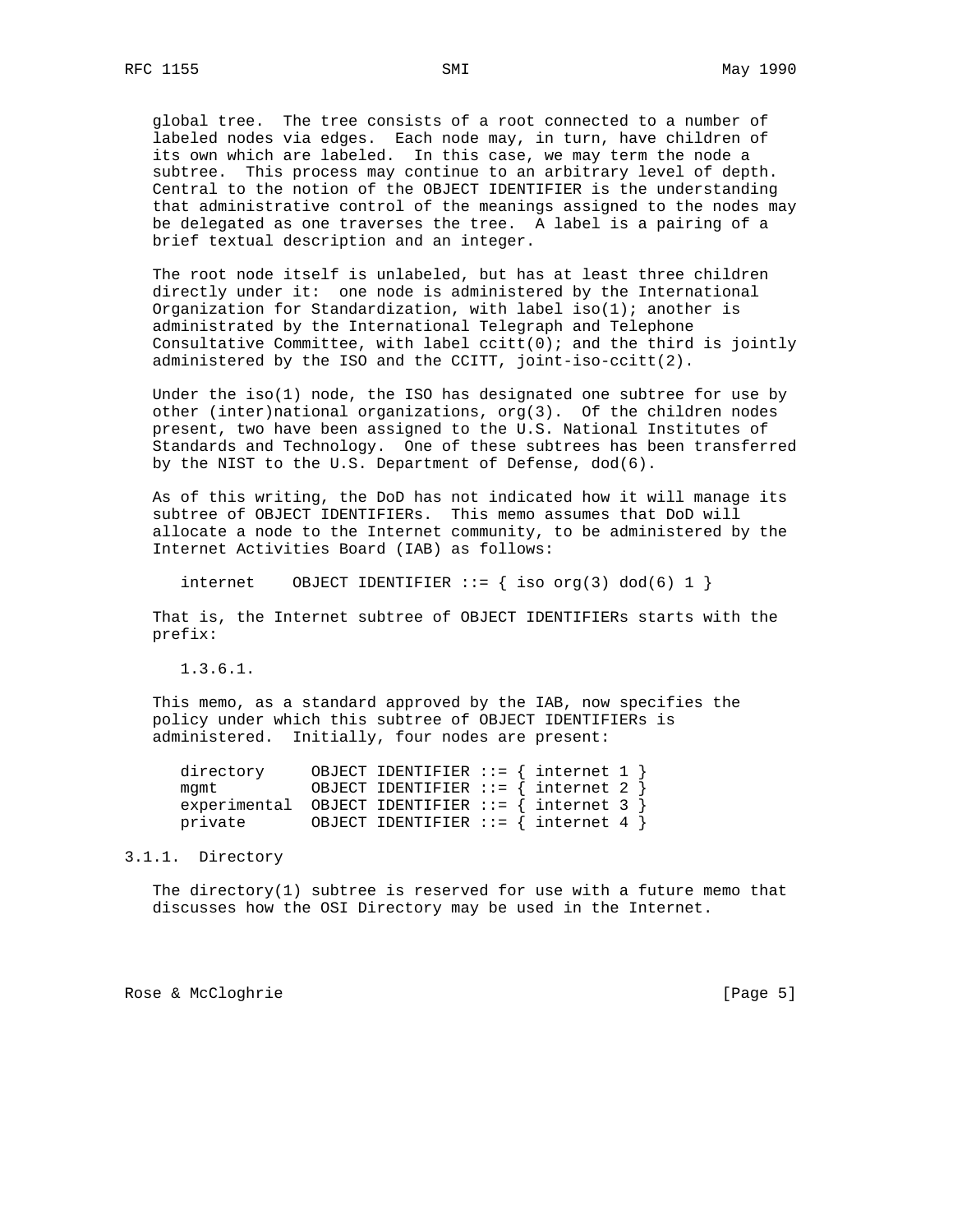3.1.2. Mgmt

 The mgmt(2) subtree is used to identify objects which are defined in IAB-approved documents. Administration of the mgmt(2) subtree is delegated by the IAB to the Internet Assigned Numbers Authority for the Internet. As RFCs which define new versions of the Internet standard Management Information Base are approved, they are assigned an OBJECT IDENTIFIER by the Internet Assigned Numbers Authority for identifying the objects defined by that memo.

 For example, the RFC which defines the initial Internet standard MIB would be assigned management document number 1. This RFC would use the OBJECT IDENTIFIER

{ mgmt 1 }

or

1.3.6.1.2.1

in defining the Internet-standard MIB.

 The generation of new versions of the Internet-standard MIB is a rigorous process. Section 5 of this memo describes the rules used when a new version is defined.

3.1.3. Experimental

 The experimental(3) subtree is used to identify objects used in Internet experiments. Administration of the experimental(3) subtree is delegated by the IAB to the Internet Assigned Numbers Authority of the Internet.

 For example, an experimenter might received number 17, and would have available the OBJECT IDENTIFIER

{ experimental 17 }

or

1.3.6.1.3.17

for use.

 As a part of the assignment process, the Internet Assigned Numbers Authority may make requirements as to how that subtree is used.

Rose & McCloghrie [Page 6]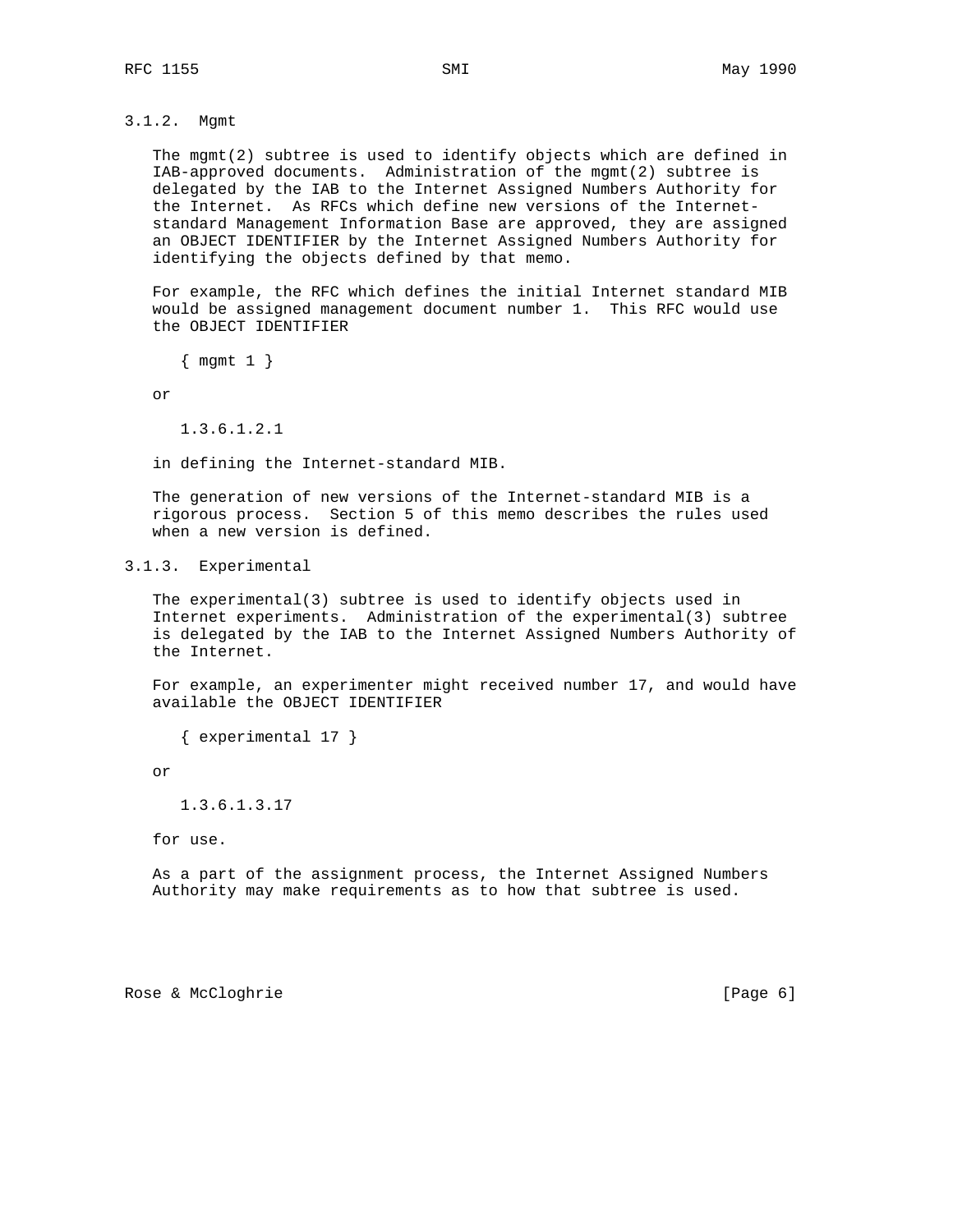3.1.4. Private

 The private(4) subtree is used to identify objects defined unilaterally. Administration of the private(4) subtree is delegated by the IAB to the Internet Assigned Numbers Authority for the Internet. Initially, this subtree has at least one child:

enterprises OBJECT IDENTIFIER  $::= \{$  private 1  $\}$ 

 The enterprises(1) subtree is used, among other things, to permit parties providing networking subsystems to register models of their products.

 Upon receiving a subtree, the enterprise may, for example, define new MIB objects in this subtree. In addition, it is strongly recommended that the enterprise will also register its networking subsystems under this subtree, in order to provide an unambiguous identification mechanism for use in management protocols. For example, if the "Flintstones, Inc." enterprise produced networking subsystems, then they could request a node under the enterprises subtree from the Internet Assigned Numbers Authority. Such a node might be numbered:

1.3.6.1.4.1.42

 The "Flintstones, Inc." enterprise might then register their "Fred Router" under the name of:

1.3.6.1.4.1.42.1.1

3.2. Syntax

 Syntax is used to define the structure corresponding to object types. ASN.1 constructs are used to define this structure, although the full generality of ASN.1 is not permitted.

 The ASN.1 type ObjectSyntax defines the different syntaxes which may be used in defining an object type.

3.2.1. Primitive Types

 Only the ASN.1 primitive types INTEGER, OCTET STRING, OBJECT IDENTIFIER, and NULL are permitted. These are sometimes referred to as non-aggregate types.

3.2.1.1. Guidelines for Enumerated INTEGERs

 If an enumerated INTEGER is listed as an object type, then a named number having the value 0 shall not be present in the list of

Rose & McCloghrie [Page 7]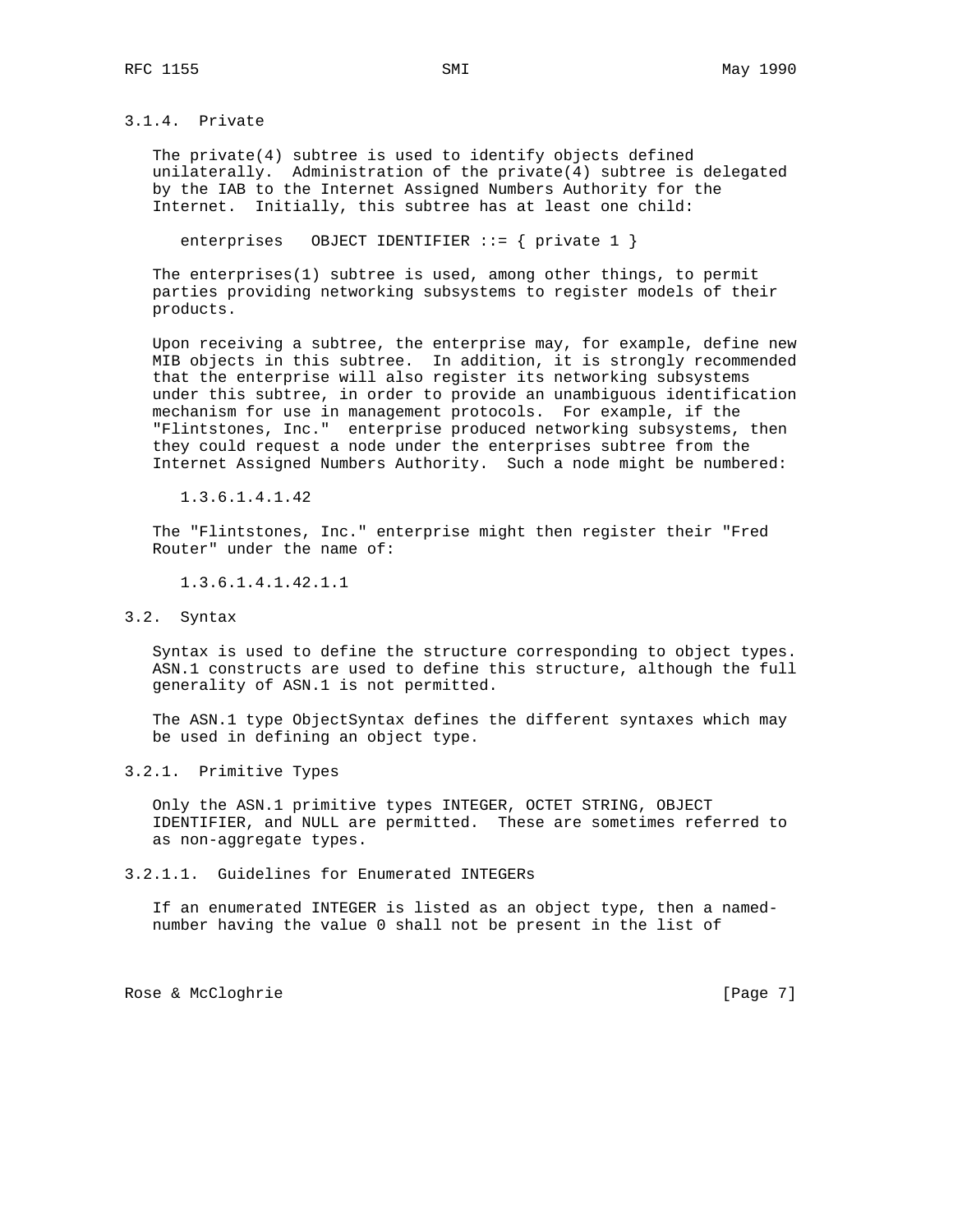enumerations. Use of this value is prohibited.

3.2.2. Constructor Types

 The ASN.1 constructor type SEQUENCE is permitted, providing that it is used to generate either lists or tables.

For lists, the syntax takes the form:

SEQUENCE { <type1>, ..., <typeN> }

where each <type> resolves to one of the ASN.1 primitive types listed above. Further, these ASN.1 types are always present (the DEFAULT and OPTIONAL clauses do not appear in the SEQUENCE definition).

For tables, the syntax takes the form:

SEQUENCE OF <entry>

where <entry> resolves to a list constructor.

Lists and tables are sometimes referred to as aggregate types.

### 3.2.3. Defined Types

 In addition, new application-wide types may be defined, so long as they resolve into an IMPLICITly defined ASN.1 primitive type, list, table, or some other application-wide type. Initially, few application-wide types are defined. Future memos will no doubt define others once a consensus is reached.

#### 3.2.3.1. NetworkAddress

 This CHOICE represents an address from one of possibly several protocol families. Currently, only one protocol family, the Internet family, is present in this CHOICE.

## 3.2.3.2. IpAddress

 This application-wide type represents a 32-bit internet address. It is represented as an OCTET STRING of length 4, in network byte-order.

 When this ASN.1 type is encoded using the ASN.1 basic encoding rules, only the primitive encoding form shall be used.

#### 3.2.3.3. Counter

This application-wide type represents a non-negative integer which

Rose & McCloghrie [Page 8]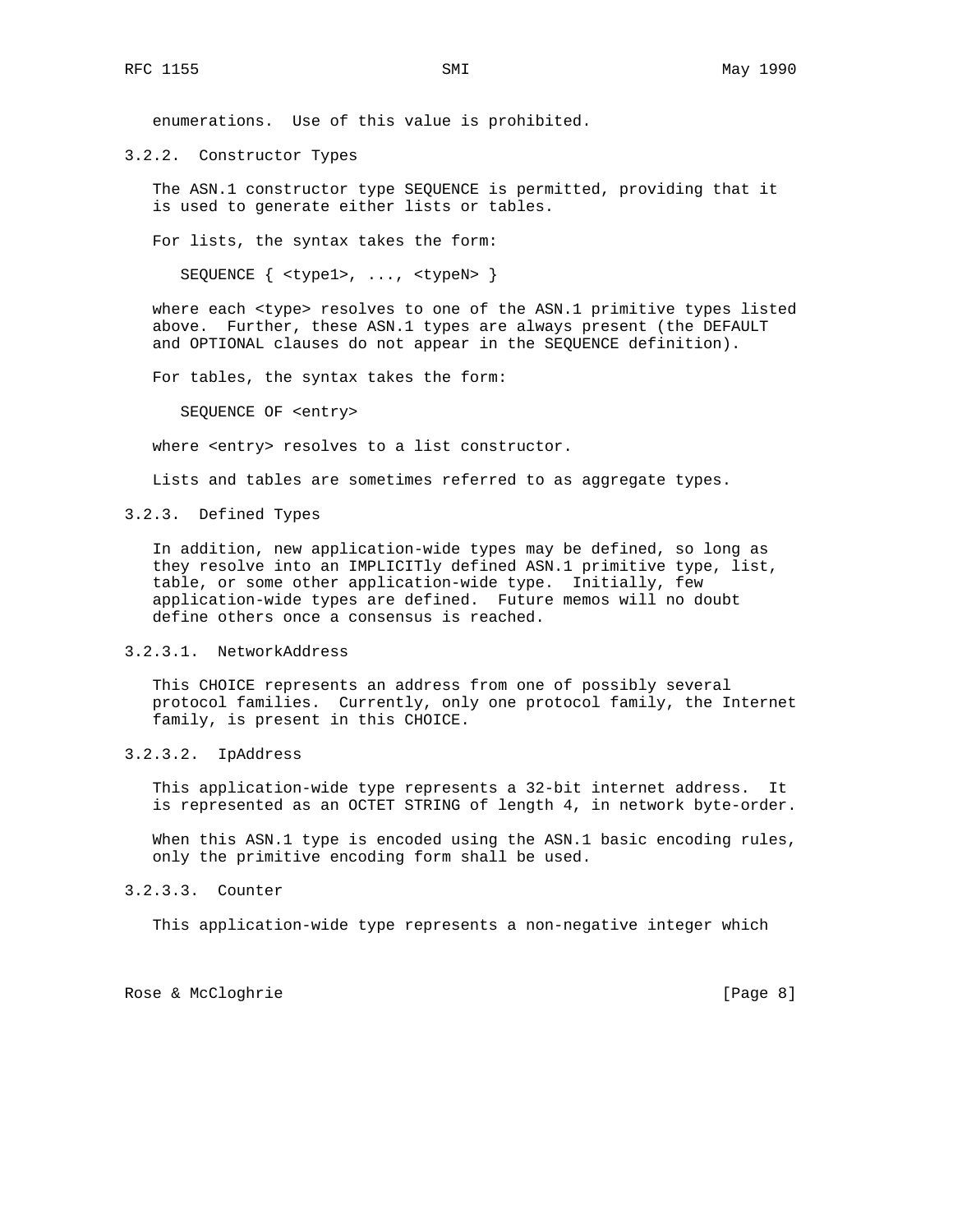monotonically increases until it reaches a maximum value, when it wraps around and starts increasing again from zero. This memo specifies a maximum value of 2^32-1 (4294967295 decimal) for counters.

## 3.2.3.4. Gauge

 This application-wide type represents a non-negative integer, which may increase or decrease, but which latches at a maximum value. This memo specifies a maximum value of 2^32-1 (4294967295 decimal) for gauges.

#### 3.2.3.5. TimeTicks

 This application-wide type represents a non-negative integer which counts the time in hundredths of a second since some epoch. When object types are defined in the MIB which use this ASN.1 type, the description of the object type identifies the reference epoch.

#### 3.2.3.6. Opaque

 This application-wide type supports the capability to pass arbitrary ASN.1 syntax. A value is encoded using the ASN.1 basic rules into a string of octets. This, in turn, is encoded as an OCTET STRING, in effect "double-wrapping" the original ASN.1 value.

 Note that a conforming implementation need only be able to accept and recognize opaquely-encoded data. It need not be able to unwrap the data and then interpret its contents.

 Further note that by use of the ASN.1 EXTERNAL type, encodings other than ASN.1 may be used in opaquely-encoded data.

### 3.3. Encodings

 Once an instance of an object type has been identified, its value may be transmitted by applying the basic encoding rules of ASN.1 to the syntax for the object type.

Rose & McCloghrie [Page 9]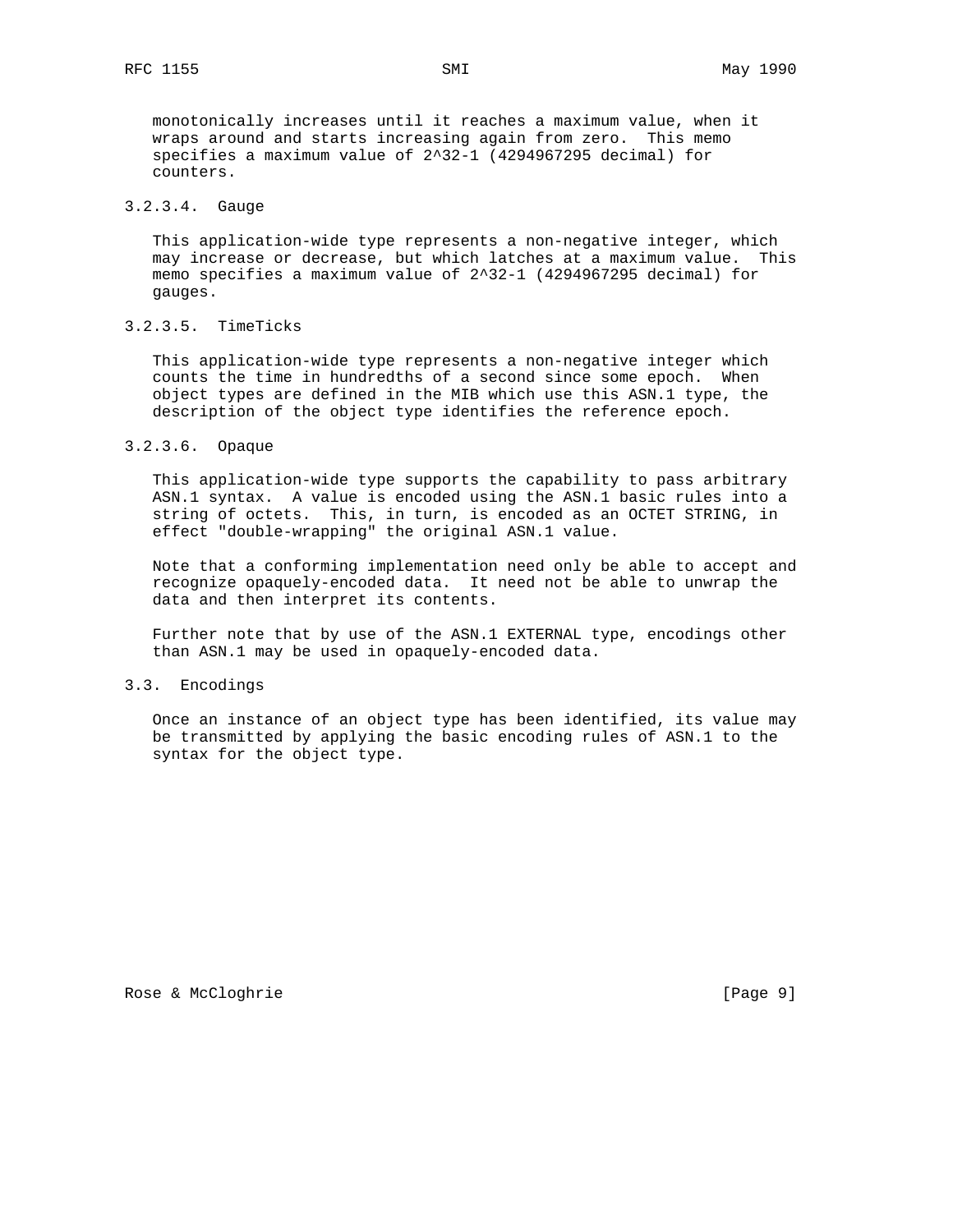4. Managed Objects

 Although it is not the purpose of this memo to define objects in the MIB, this memo specifies a format to be used by other memos which define these objects.

An object type definition consists of five fields:

OBJECT:

-------

 A textual name, termed the OBJECT DESCRIPTOR, for the object type, along with its corresponding OBJECT IDENTIFIER.

Syntax:

 The abstract syntax for the object type. This must resolve to an instance of the ASN.1 type ObjectSyntax (defined below).

#### Definition:

 A textual description of the semantics of the object type. Implementations should ensure that their instance of the object fulfills this definition since this MIB is intended for use in multi-vendor environments. As such it is vital that objects have consistent meaning across all machines.

Access:

One of read-only, read-write, write-only, or not-accessible.

Status:

One of mandatory, optional, or obsolete.

 Future memos may also specify other fields for the objects which they define.

4.1. Guidelines for Object Names

 No object type in the Internet-Standard MIB shall use a sub identifier of 0 in its name. This value is reserved for use with future extensions.

 Each OBJECT DESCRIPTOR corresponding to an object type in the internet-standard MIB shall be a unique, but mnemonic, printable string. This promotes a common language for humans to use when discussing the MIB and also facilitates simple table mappings for user interfaces.

### 4.2. Object Types and Instances

An object type is a definition of a kind of managed object; it is

Rose & McCloghrie [Page 10]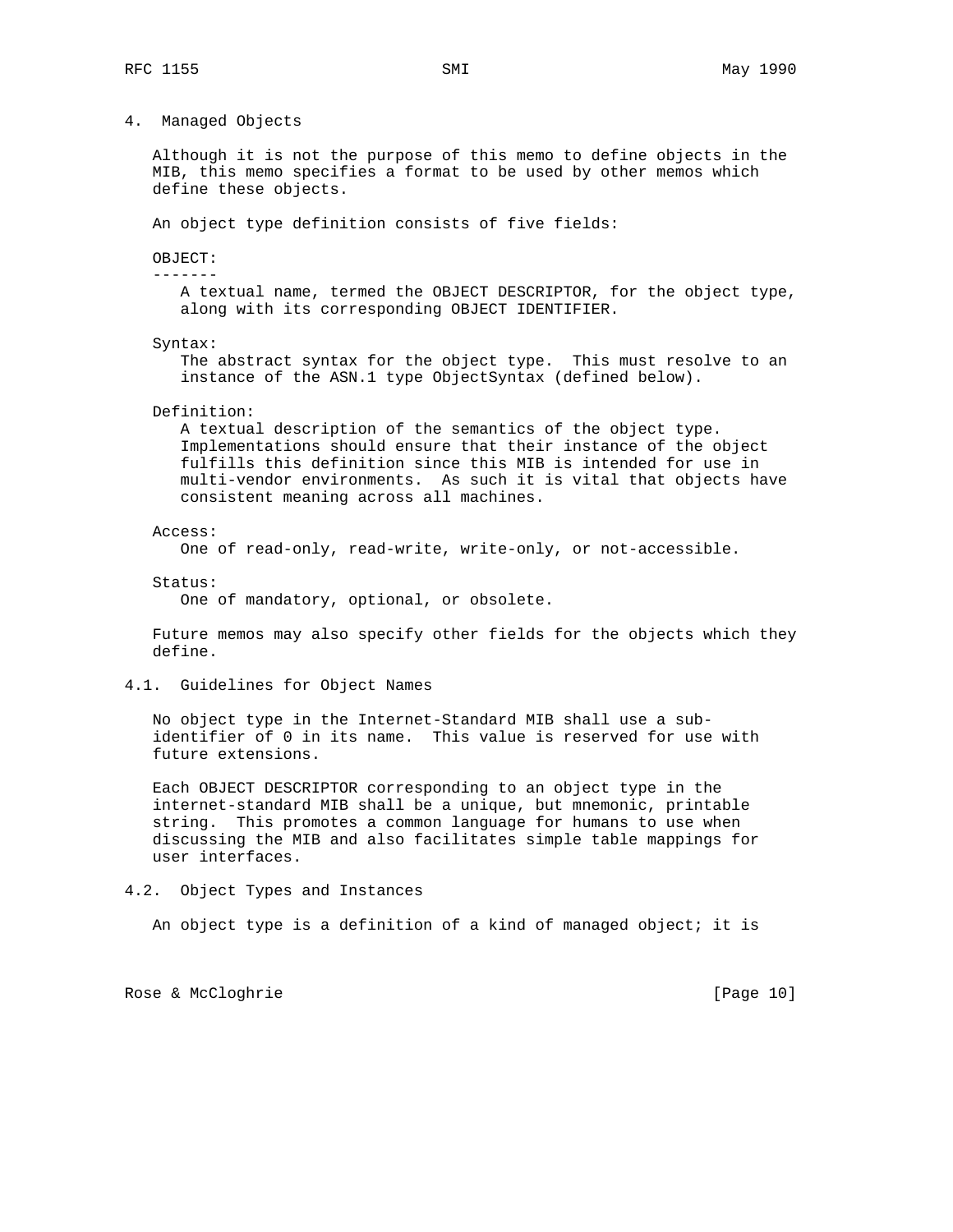declarative in nature. In contrast, an object instance is an instantiation of an object type which has been bound to a value. For example, the notion of an entry in a routing table might be defined in the MIB. Such a notion corresponds to an object type; individual entries in a particular routing table which exist at some time are object instances of that object type.

 A collection of object types is defined in the MIB. Each such subject type is uniquely named by its OBJECT IDENTIFIER and also has a textual name, which is its OBJECT DESCRIPTOR. The means whereby object instances are referenced is not defined in the MIB. Reference to object instances is achieved by a protocol-specific mechanism: it is the responsibility of each management protocol adhering to the SMI to define this mechanism.

 An object type may be defined in the MIB such that an instance of that object type represents an aggregation of information also represented by instances of some number of "subordinate" object types. For example, suppose the following object types are defined in the MIB:

 OBJECT: ------ atIndex { atEntry 1 } Syntax: INTEGER Definition: The interface number for the physical address. Access: read-write. Status: mandatory. OBJECT: ------ atPhysAddress { atEntry 2 } Syntax: OCTET STRING Definition: The media-dependent physical address.

Rose & McCloghrie [Page 11]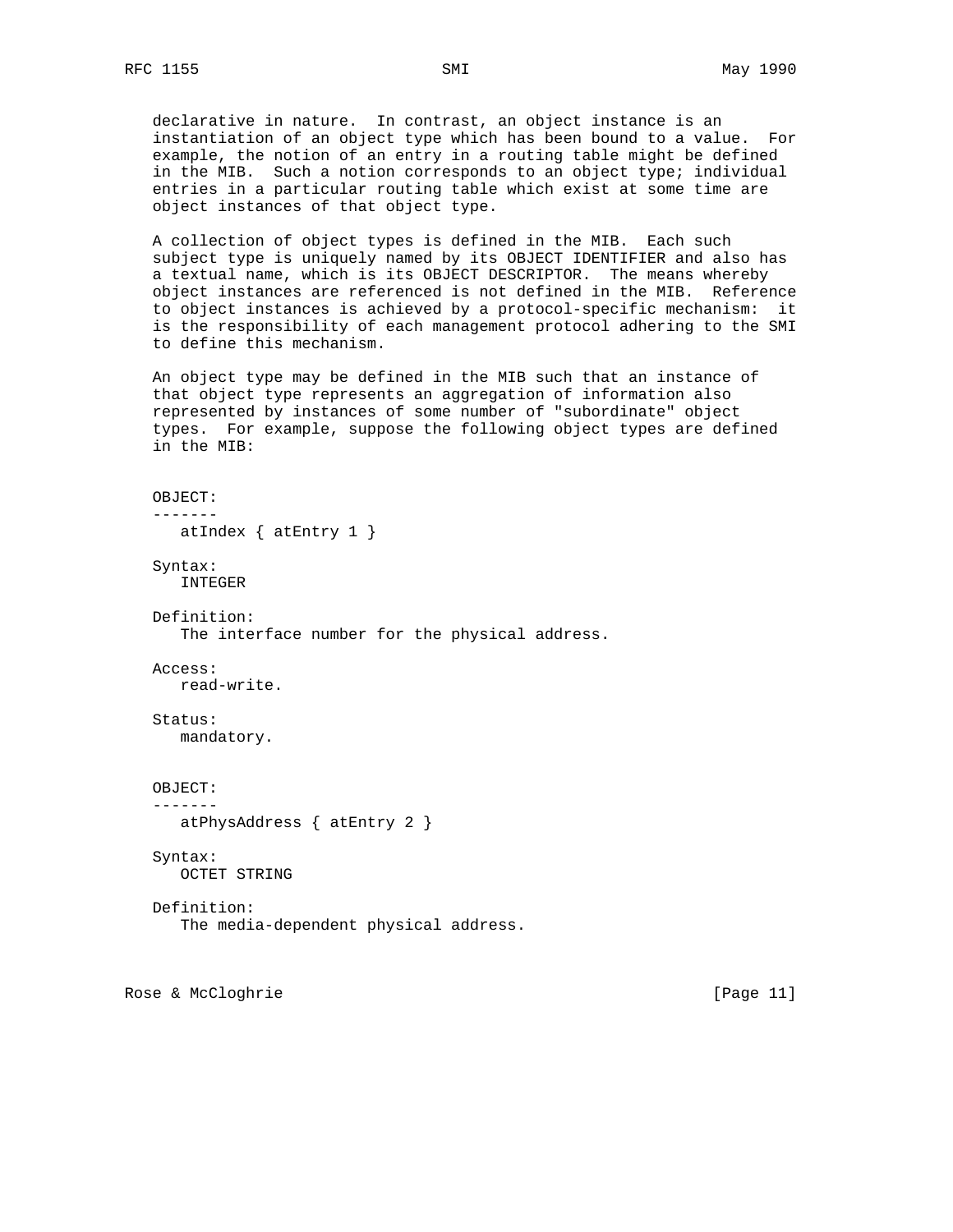```
 Access:
     read-write.
  Status:
     mandatory.
  OBJECT:
  -------
     atNetAddress { atEntry 3 }
  Syntax:
     NetworkAddress
  Definition:
     The network address corresponding to the media-dependent physical
     address.
  Access:
     read-write.
  Status:
     mandatory.
  Then, a fourth object type might also be defined in the MIB:
  OBJECT:
  -------
     atEntry { atTable 1 }
  Syntax:
     AtEntry ::= SEQUENCE {
            atIndex
            INTEGER,
            atPhysAddress
            OCTET STRING,
            atNetAddress
            NetworkAddress
}
  Definition:
     An entry in the address translation table.
  Access:
     read-write.
```
Rose & McCloghrie [Page 12]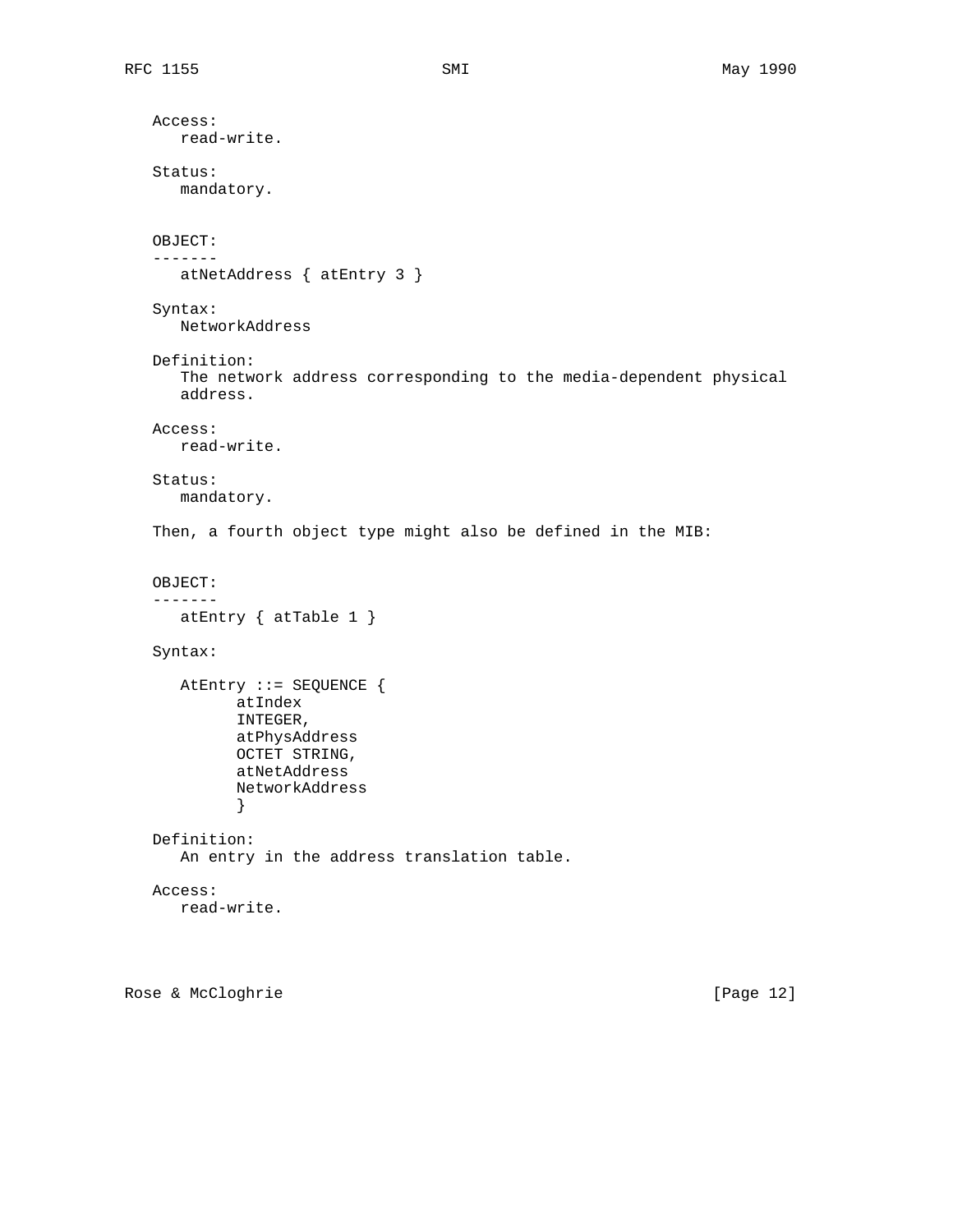Status: mandatory.

 Each instance of this object type comprises information represented by instances of the former three object types. An object type defined in this way is called a list.

 Similarly, tables can be formed by aggregations of a list type. For example, a fifth object type might also be defined in the MIB:

```
 OBJECT:
------
  atTable \{ at 1 \}
```
 Syntax: SEQUENCE OF AtEntry

 Definition: The address translation table.

 Access: read-write.

 Status: mandatory.

 such that each instance of the atTable object comprises information represented by the set of atEntry object types that collectively constitute a given atTable object instance, that is, a given address translation table.

 Consider how one might refer to a simple object within a table. Continuing with the previous example, one might name the object type

{ atPhysAddress }

and specify, using a protocol-specific mechanism, the object instance

 $\{$  atNetAddress  $\} = \{$  internet "10.0.0.52"  $\}$ 

 This pairing of object type and object instance would refer to all instances of atPhysAddress which are part of any entry in some address translation table for which the associated atNetAddress value is { internet "10.0.0.52" }.

 To continue with this example, consider how one might refer to an aggregate object (list) within a table. Naming the object type

Rose & McCloghrie [Page 13]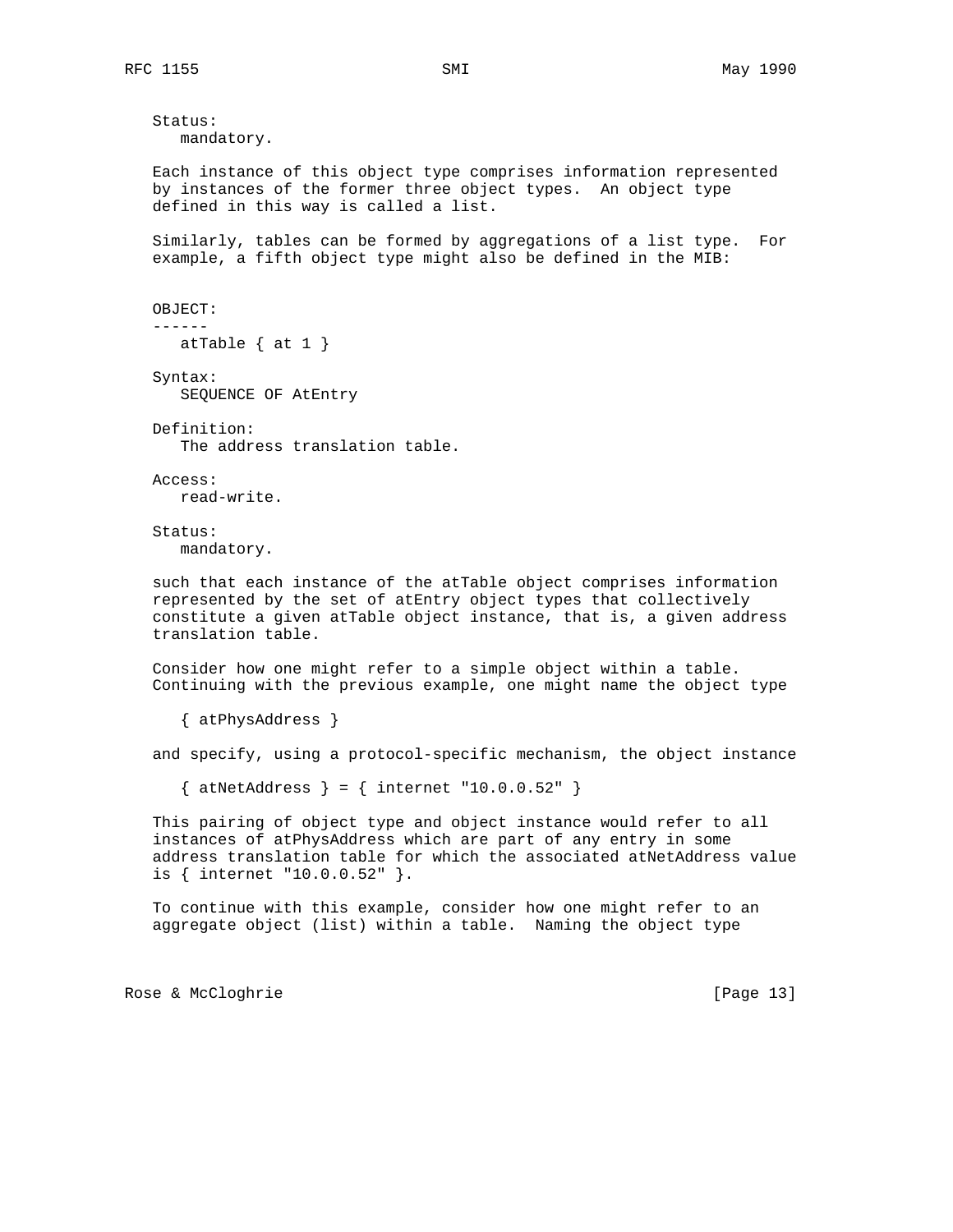{ atEntry }

 and specifying, using a protocol-specific mechanism, the object instance

 $\{$  atNetAddress  $\} = \{$  internet "10.0.0.52"  $\}$ 

 refers to all instances of entries in the table for which the associated atNetAddress value is  $\{$  internet "10.0.0.52"  $\}.$ 

 Each management protocol must provide a mechanism for accessing simple (non-aggregate) object types. Each management protocol specifies whether or not it supports access to aggregate object types. Further, the protocol must specify which instances are "returned" when an object type/instance pairing refers to more than one instance of a type.

 To afford support for a variety of management protocols, all information by which instances of a given object type may be usefully distinguished, one from another, is represented by instances of object types defined in the MIB.

4.3. Macros for Managed Objects

 In order to facilitate the use of tools for processing the definition of the MIB, the OBJECT-TYPE macro may be used. This macro permits the key aspects of an object type to be represented in a formal way.

```
 OBJECT-TYPE MACRO ::=
BEGIN
    TYPE NOTATION ::= "SYNTAX" type (TYPE ObjectSyntax)
                        "ACCESS" Access
                        "STATUS" Status
    VALUE NOTATION ::= value (VALUE ObjectName)
    Access ::= "read-only"
                      | "read-write"
                       | "write-only"
                       | "not-accessible"
    Status ::= "mandatory"
                        | "optional"
                        | "obsolete"
    END
```
 Given the object types defined earlier, we might imagine the following definitions being present in the MIB:

atIndex OBJECT-TYPE

Rose & McCloghrie [Page 14]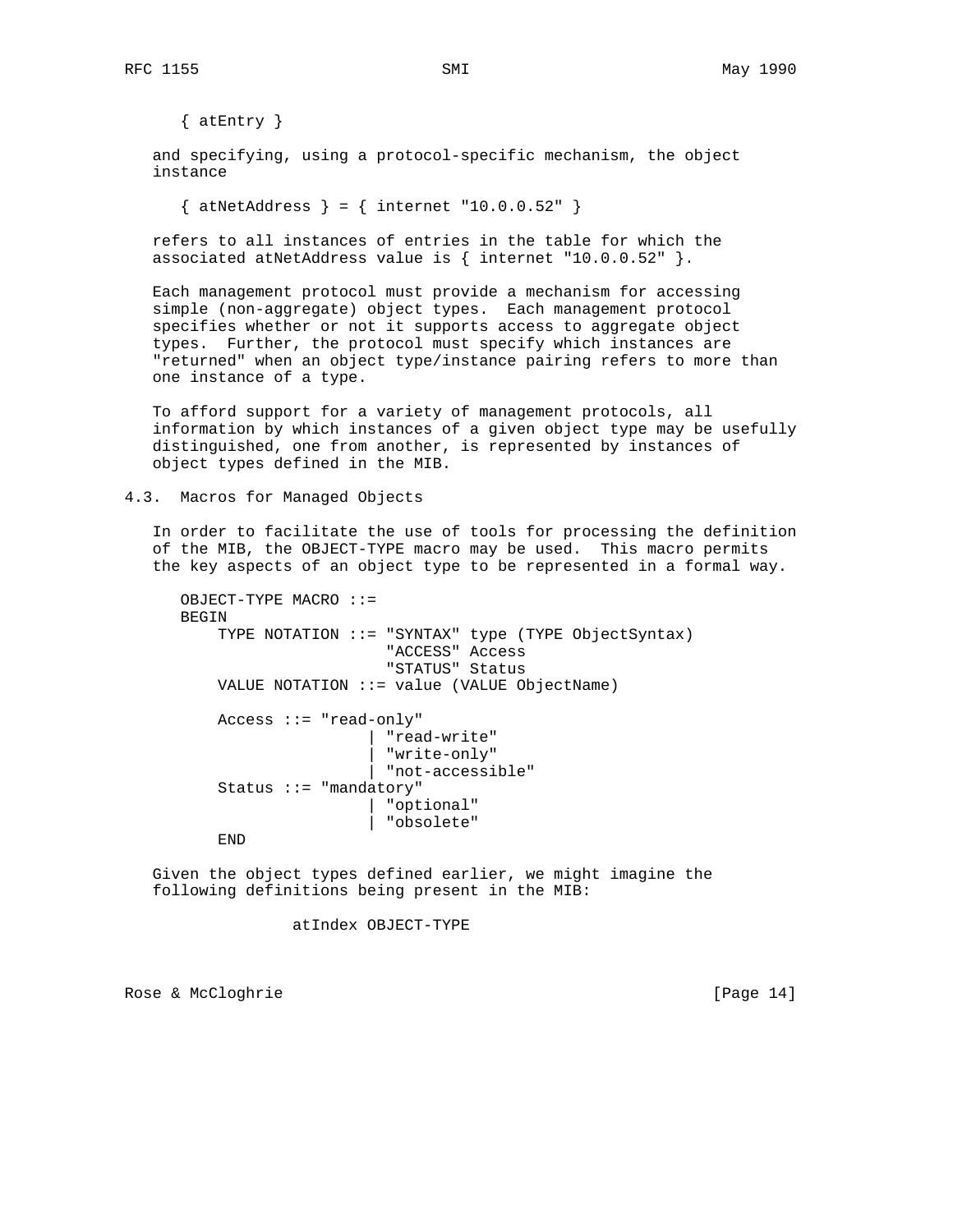SYNTAX INTEGER ACCESS read-write STATUS mandatory  $::=$  { at Entry 1 } atPhysAddress OBJECT-TYPE SYNTAX OCTET STRING ACCESS read-write STATUS mandatory  $::=$  { at Entry 2 } atNetAddress OBJECT-TYPE SYNTAX NetworkAddress ACCESS read-write STATUS mandatory  $::=$  { at Entry 3 } atEntry OBJECT-TYPE SYNTAX AtEntry ACCESS read-write STATUS mandatory  $::=$  { atTable 1 } atTable OBJECT-TYPE SYNTAX SEQUENCE OF AtEntry ACCESS read-write STATUS mandatory ::= { at 1 } AtEntry ::= SEQUENCE { atIndex INTEGER, atPhysAddress OCTET STRING, atNetAddress NetworkAddress<br>} }

 The first five definitions describe object types, relating, for example, the OBJECT DESCRIPTOR atIndex to the OBJECT IDENTIFIER { atEntry 1 }. In addition, the syntax of this object is defined (INTEGER) along with the access permitted (read-write) and status (mandatory). The sixth definition describes an ASN.1 type called AtEntry.

Rose & McCloghrie [Page 15]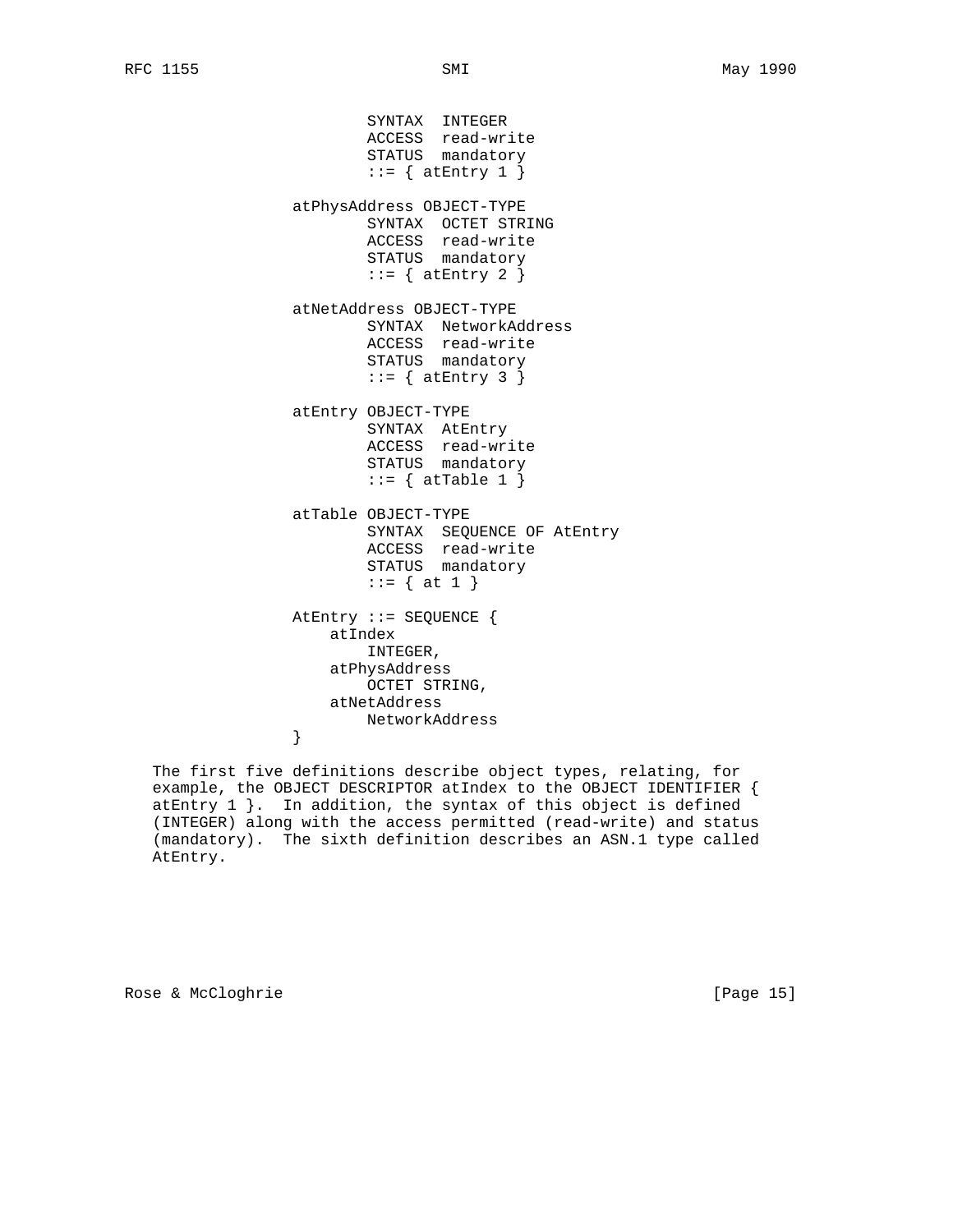5. Extensions to the MIB

 Every Internet-standard MIB document obsoletes all previous such documents. The portion of a name, termed the tail, following the OBJECT IDENTIFIER

{ mgmt version-number }

 used to name objects shall remain unchanged between versions. New versions may:

 (1) declare old object types obsolete (if necessary), but not delete their names;

 (2) augment the definition of an object type corresponding to a list by appending non-aggregate object types to the object types in the list; or,

(3) define entirely new object types.

New versions may not:

 (1) change the semantics of any previously defined object without changing the name of that object.

 These rules are important because they admit easier support for multiple versions of the Internet-standard MIB. In particular, the semantics associated with the tail of a name remain constant throughout different versions of the MIB. Because multiple versions of the MIB may thus coincide in "tail-space," implementations supporting multiple versions of the MIB can be vastly simplified.

 However, as a consequence, a management agent might return an instance corresponding to a superset of the expected object type. Following the principle of robustness, in this exceptional case, a manager should ignore any additional information beyond the definition of the expected object type. However, the robustness principle requires that one exercise care with respect to control actions: if an instance does not have the same syntax as its expected object type, then those control actions must fail. In both the monitoring and control cases, the name of an object returned by an operation must be identical to the name requested by an operation.

Rose & McCloghrie [Page 16]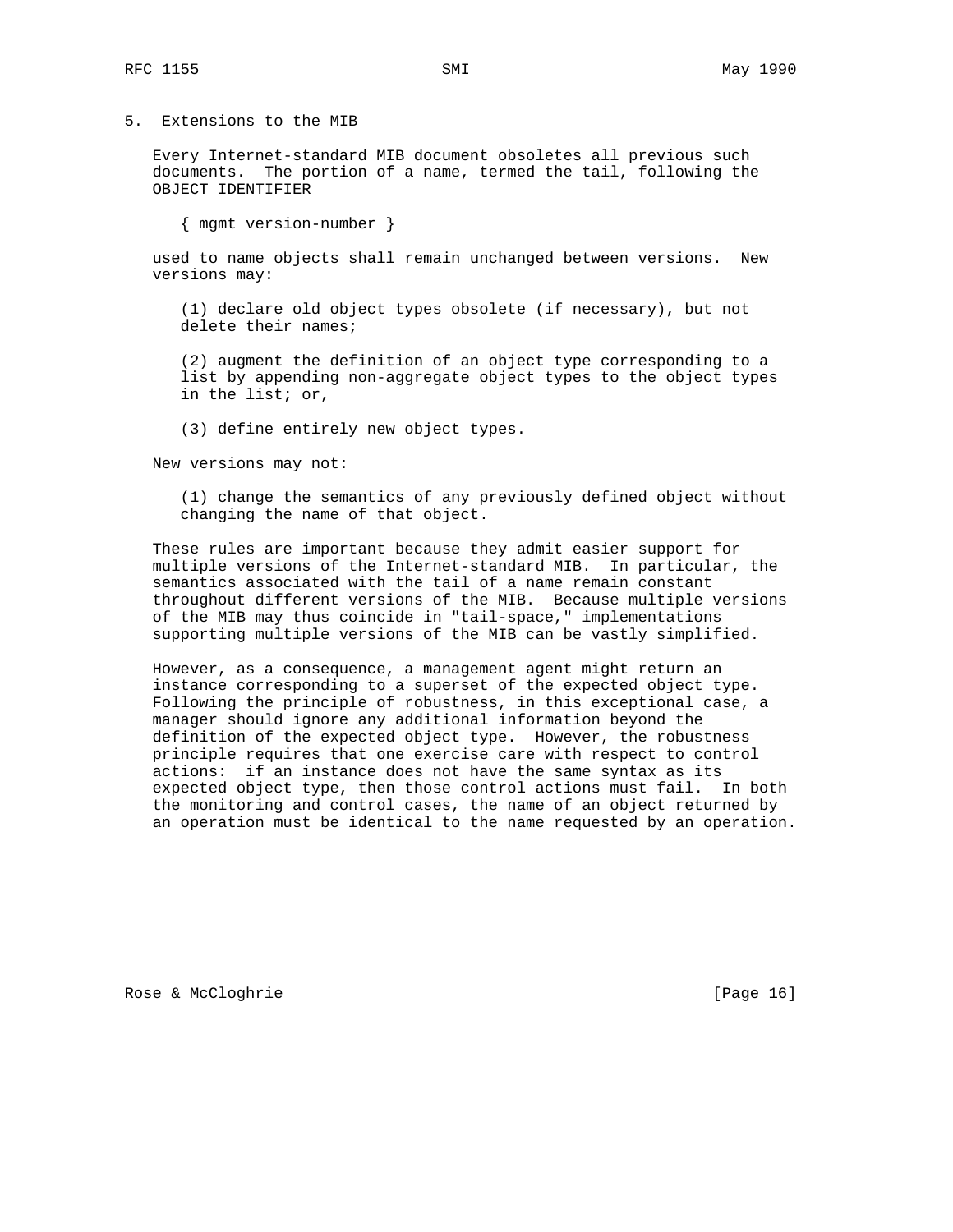```
6. Definitions
```
 RFC1155-SMI DEFINITIONS ::= BEGIN EXPORTS -- EVERYTHING internet, directory, mgmt, experimental, private, enterprises, OBJECT-TYPE, ObjectName, ObjectSyntax, SimpleSyntax, ApplicationSyntax, NetworkAddress, IpAddress, Counter, Gauge, TimeTicks, Opaque; -- the path to the root internet OBJECT IDENTIFIER  $::=$  { iso  $org(3)$  dod(6) 1 } directory OBJECT IDENTIFIER ::= { internet 1 } mgmt OBJECT IDENTIFIER ::= { internet 2 } experimental OBJECT IDENTIFIER  $::= \{$  internet 3  $\}$  private OBJECT IDENTIFIER ::= { internet 4 } enterprises OBJECT IDENTIFIER ::= { private 1 } -- definition of object types OBJECT-TYPE MACRO ::= BEGIN TYPE NOTATION ::= "SYNTAX" type (TYPE ObjectSyntax) "ACCESS" Access "STATUS" Status VALUE NOTATION ::= value (VALUE ObjectName) Access ::= "read-only" | "read-write" | "write-only" | "not-accessible" Status ::= "mandatory" | "optional" | "obsolete" END -- names of objects in the MIB ObjectName ::= OBJECT IDENTIFIER

Rose & McCloghrie [Page 17]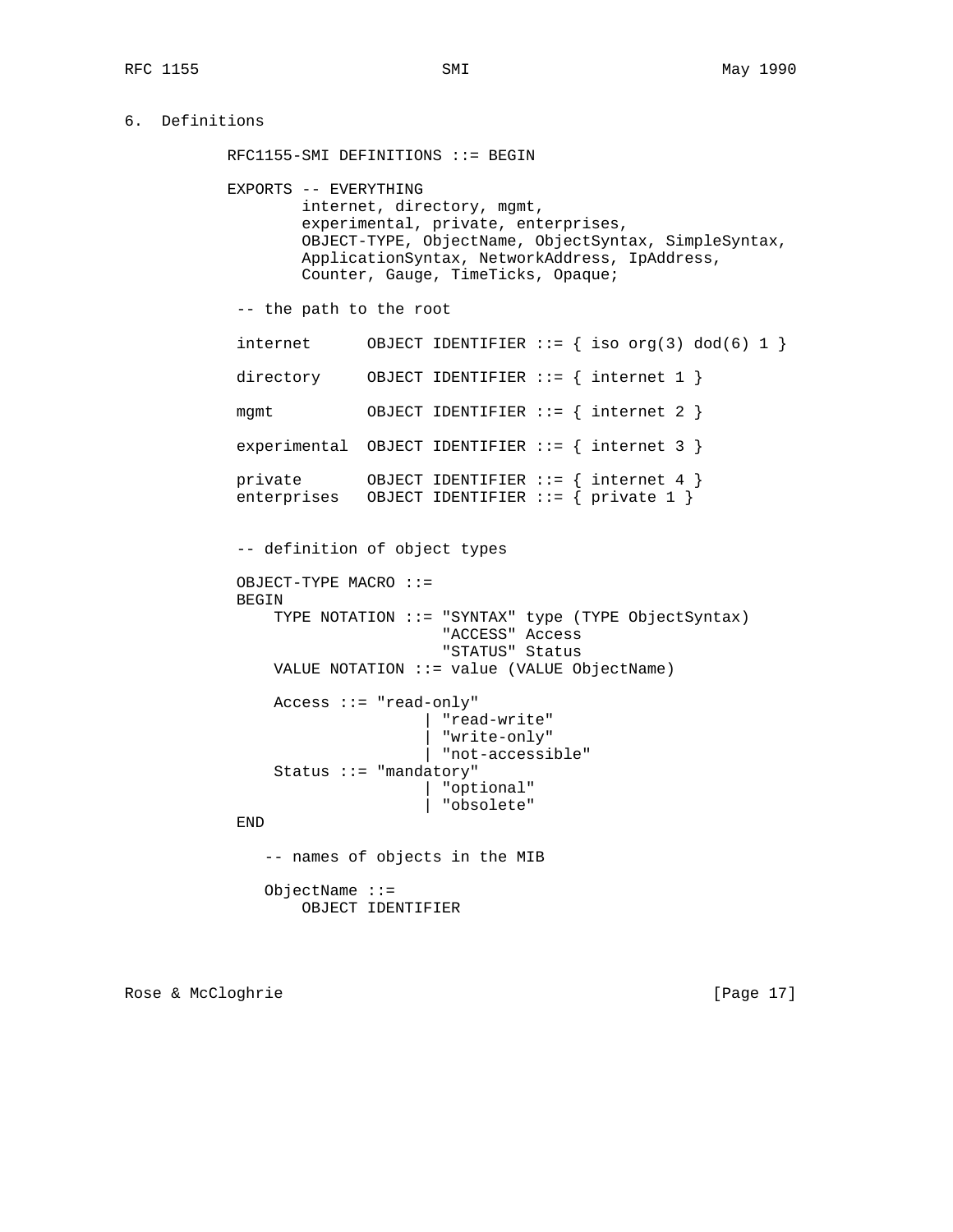-- syntax of objects in the MIB ObjectSyntax ::= CHOICE { simple SimpleSyntax, -- note that simple SEQUENCEs are not directly -- mentioned here to keep things simple (i.e., -- prevent mis-use). However, application-wide -- types which are IMPLICITly encoded simple -- SEQUENCEs may appear in the following CHOICE application-wide ApplicationSyntax<br>} } SimpleSyntax ::= CHOICE { number INTEGER, string OCTET STRING, object OBJECT IDENTIFIER, empty  ${\tt NULL}$  } ApplicationSyntax ::= CHOICE { address NetworkAddress, counter Counter, gauge Gauge, ticks TimeTicks, arbitrary Opaque

Rose & McCloghrie [Page 18]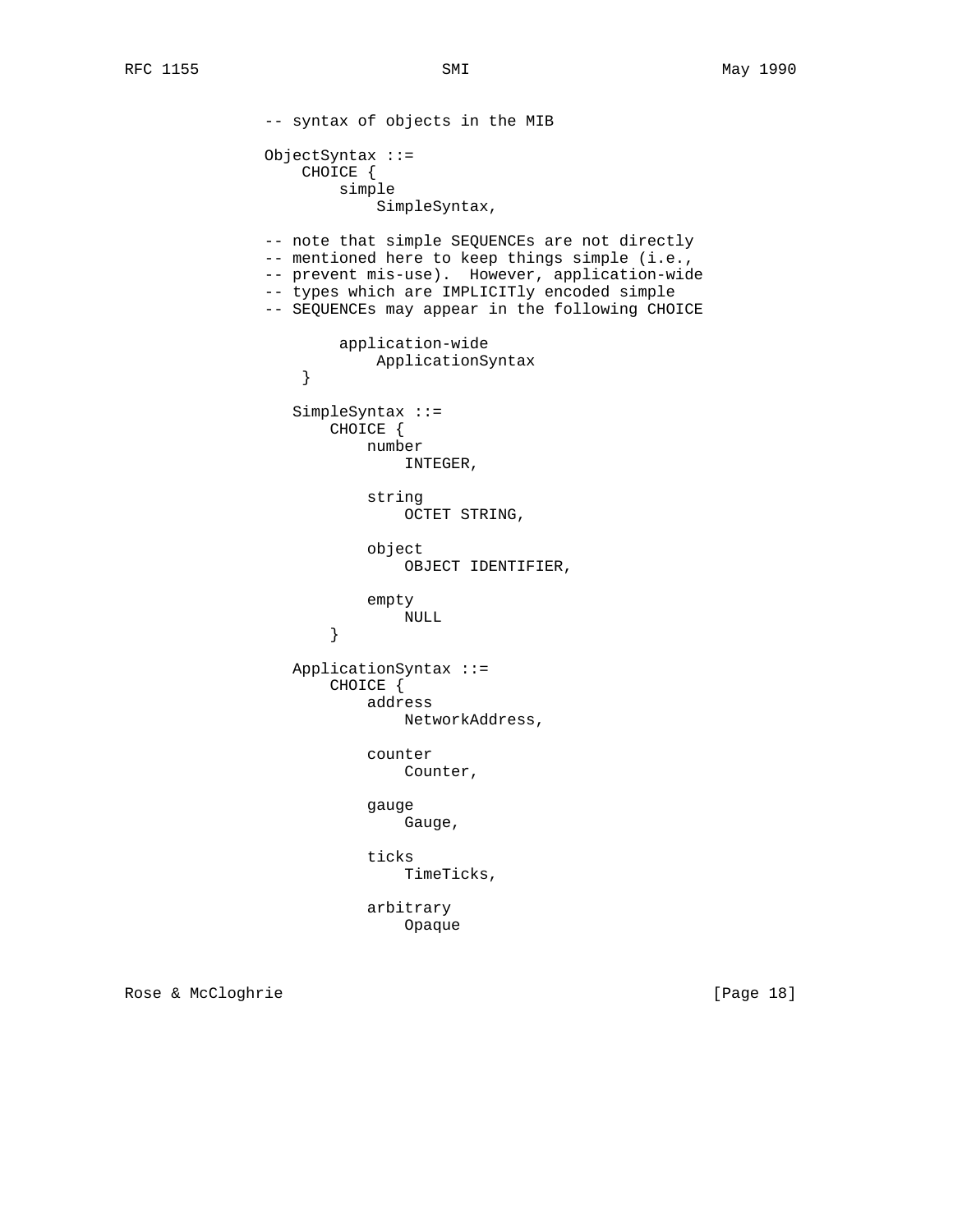```
 -- other application-wide types, as they are
                -- defined, will be added here
}
                -- application-wide types
                NetworkAddress ::=
                   CHOICE {
                      internet
                    IpAddress
}
                IpAddress ::=
                    [APPLICATION 0] -- in network-byte order
                       IMPLICIT OCTET STRING (SIZE (4))
                Counter ::=
                   [APPLICATION 1]
                       IMPLICIT INTEGER (0..4294967295)
                Gauge ::=
                    [APPLICATION 2]
                       IMPLICIT INTEGER (0..4294967295)
                TimeTicks ::=
                    [APPLICATION 3]
                       IMPLICIT INTEGER (0..4294967295)
                Opaque ::=
                   [APPLICATION 4] -- arbitrary ASN.1 value,
                       IMPLICIT OCTET STRING -- "double-wrapped"
```
END

Rose & McCloghrie [Page 19]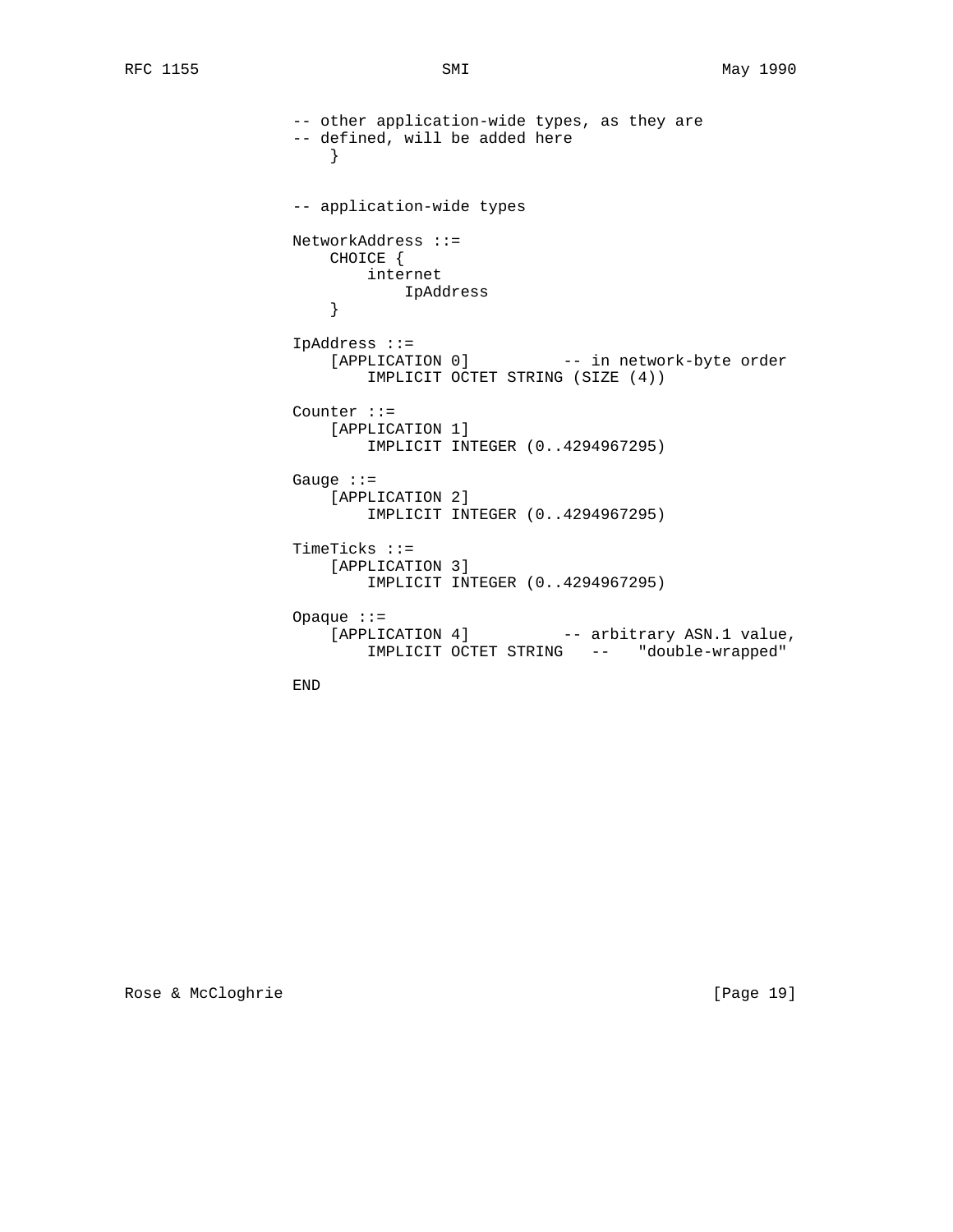7. Acknowledgements

 This memo was influenced by three sets of contributors to earlier drafts:

 First, Lee Labarre of the MITRE Corporation, who as author of the NETMAN SMI [4], presented the basic roadmap for the SMI.

 Second, several individuals who provided valuable comments on this memo prior to its initial distribution:

 James R. Davin, Proteon Mark S. Fedor, NYSERNet Craig Partridge, BBN Laboratories Martin Lee Schoffstall, Rensselaer Polytechnic Institute Wengyik Yeong, NYSERNet

Third, the IETF MIB working group:

 Karl Auerbach, Epilogue Technology K. Ramesh Babu, Excelan Lawrence Besaw, Hewlett-Packard Jeffrey D. Case, University of Tennessee at Knoxville James R. Davin, Proteon Mark S. Fedor, NYSERNet Robb Foster, BBN Phill Gross, The MITRE Corporation Bent Torp Jensen, Convergent Technology Lee Labarre, The MITRE Corporation Dan Lynch, Advanced Computing Environments Keith McCloghrie, The Wollongong Group Dave Mackie, 3Com/Bridge Craig Partridge, BBN (chair) Jim Robertson, 3Com/Bridge Marshall T. Rose, The Wollongong Group Greg Satz, cisco Martin Lee Schoffstall, Rensselaer Polytechnic Institute Lou Steinberg, IBM Dean Throop, Data General Unni Warrier, Unisys

Rose & McCloghrie [Page 20]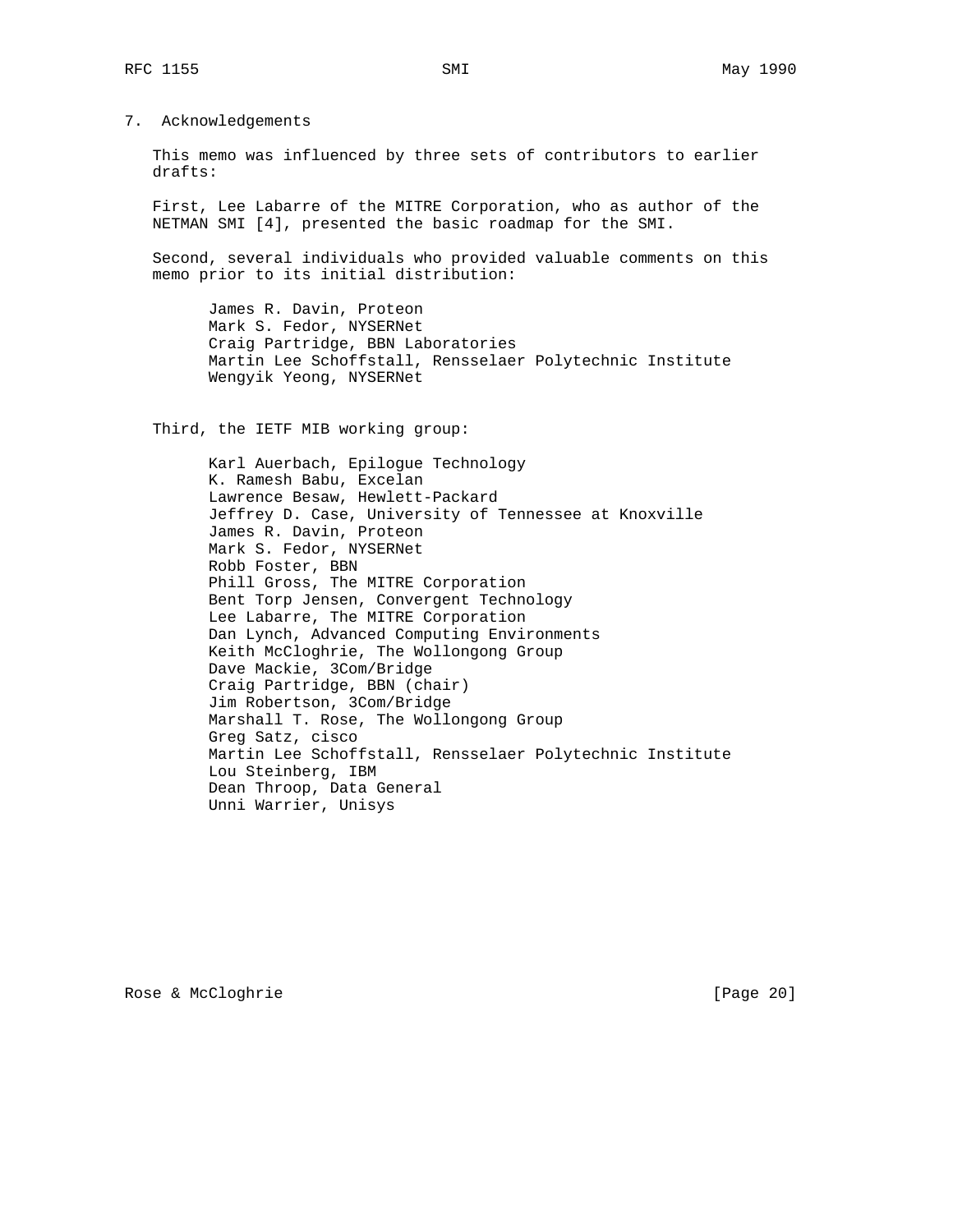# 8. References

- [1] Information processing systems Open Systems Interconnection, "Specification of Abstract Syntax Notation One (ASN.1)", International Organization for Standardization, International Standard 8824, December 1987.
- [2] McCloghrie K., and M. Rose, "Management Information Base for Network Management of TCP/IP-based Internets", RFC 1156, Performance Systems International and Hughes LAN Systems, May 1990.
- [3] Case, J., M. Fedor, M. Schoffstall, and J. Davin, The Simple Network Management Protocol", RFC 1157, University of Tennessee at Knoxville, Performance Systems International, Performance Systems International, and the MIT Laboratory for Computer Science, May 1990.
- [4] LaBarre, L., "Structure and Identification of Management Information for the Internet", Internet Engineering Task Force working note, Network Information Center, SRI International, Menlo Park, California, April 1988.
- [5] Cerf, V., "IAB Recommendations for the Development of Internet Network Management Standards", RFC 1052, IAB, April 1988.
- [6] Cerf, V., "Report of the Second Ad Hoc Network Management Review Group", RFC 1109, IAB, August 1989.
- [7] Information processing systems Open Systems Interconnection, "Specification of Basic Encoding Rules for Abstract Notation One (ASN.1)", International Organization for Standardization, International Standard 8825, December 1987.

Security Considerations

Security issues are not discussed in this memo.

Rose & McCloghrie [Page 21]